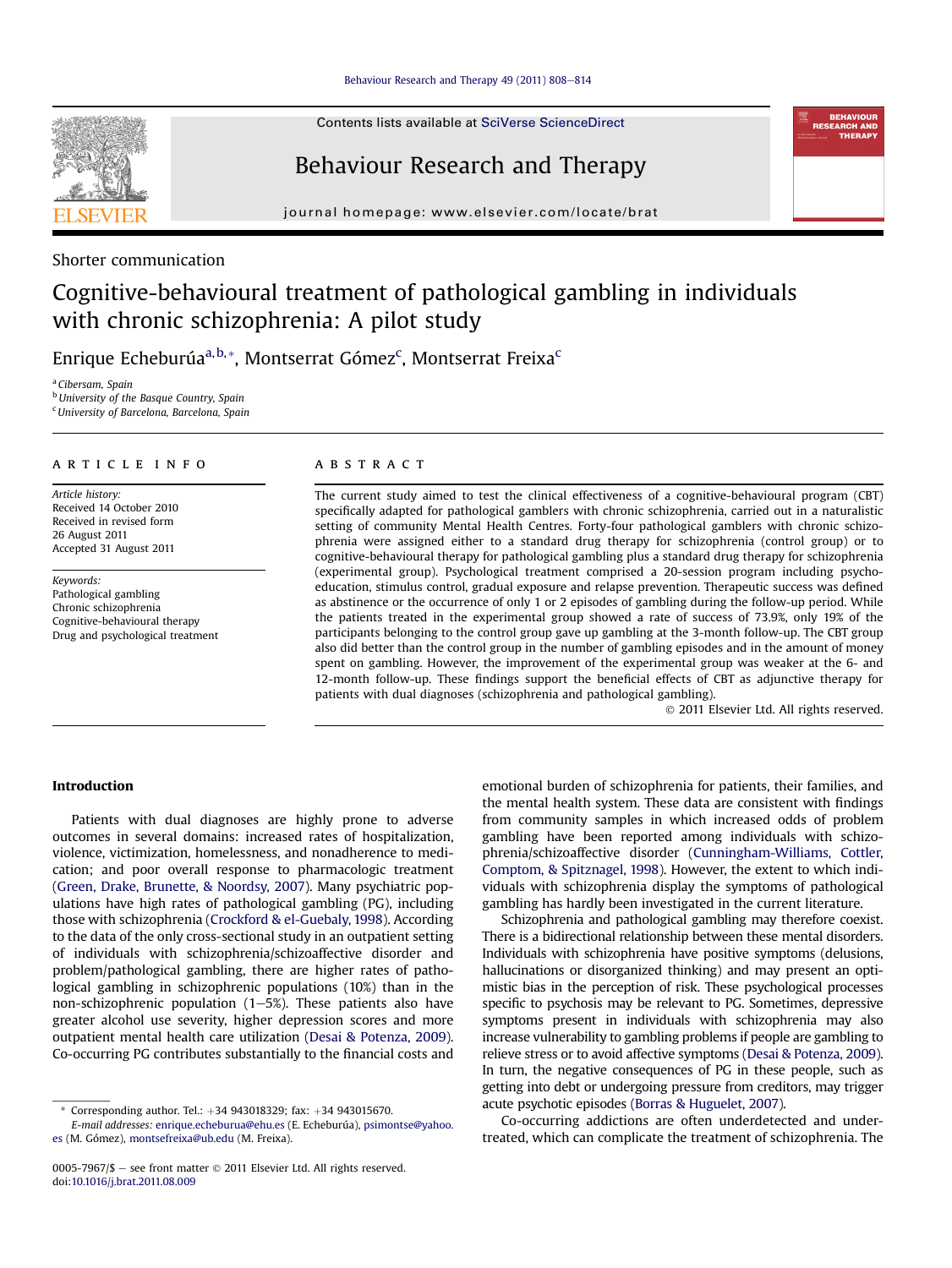presence of PG and psychotic symptoms poses special diagnostic and treatment challenges, including mental health, hospitals and primary care settings. In this context, the personal, family and social problems of these patients increase and contribute to relapse, reduce gains of the specific schizophrenia treatment, or patients give up the therapy. This increases the number of hospitalizations and the cost of treatment, so there is a need for comprehensive assessment and integrated intervention that addresses the multiple problems associated with these co-occurring disorders ([Ziedonis,](#page-6-0) [Steinberg, Smelson, & Wyatt, 2009\)](#page-6-0).

However, there is no controlled research in the treatment of pathological gambling in individuals with chronic schizophrenia. In the only two case reports [\(Borras & Huguelet, 2007; Potenza &](#page-6-0) [Chambers, 2001](#page-6-0)), the patients' psychotic and gambling disorders seem to be controlled with the serotonin/dopamine antagonist treatment and PG-targeted psychosocial intervention. Although a number of psychological interventions and some medications are effective in the treatment of pathological gambling, cognitivebehavioural treatments (CBT) seem to be particularly promising for psychotic patients as they attempt to alter the gamblers' behaviours and cognitions ([Echeburúa & Fernández-Montalvo,](#page-6-0) [2005; Echeburúa, Fernández-Montalvo, & Báez, 2001; George &](#page-6-0) [Murali, 2005; Grant & Potenza, 2007](#page-6-0)). However, most studies have excluded patients with psychotic disorders.

The main aim of this controlled trial is to test the clinical effectiveness of a cognitive-behavioural program specifically adapted for pathological gamblers with chronic schizophrenia, with posttreatment and 3-, 6-, and 12-month follow-up assessments, and carried out in a naturalistic setting of community Mental Health Centres. Adaptation of CBT for these individuals dually diagnosed with PG and chronic schizophrenia took into account several aspects: the active role of the therapist to help patients fulfil the self-reports; the presence of a co-therapist (a family or staff member) in order to enhance motivation for treatment, to encourage patients to carry out in vivo exposure tasks and to check information provided by patients; and the implementation of the program in the stabilization phases of the schizophrenia.

#### Method

#### Participants

The sample for this study consisted of patients diagnosed with chronic schizophrenia who were receiving pharmacological treatment at several Mental Health Centres in Barcelona (Spain) between 2000 and 2005. The criteria for the inclusion to the study were the following: a) being in treatment for chronic schizophrenia b) meeting an additional diagnosis of pathological gambling (PG) according to the DSM-IV-TR and having a score equal to or above 4 on SOGS; c) aged  $18-65$  years; and d) taking part in the study voluntarily, after having been properly informed of its characteristics.

After screening the 71 patients who came to the therapeutic program for individuals with dual diagnosis (chronic schizophrenia and pathological gambling), the sample was reduced to 44 subjects, according to the inclusion criteria. Excluded subjects (27) did not meet the criteria for admission because they had poor medication adherence at the beginning of the study (17) or they did not meet properly the diagnosis of PG (10). A flow diagram of participants through each stage of the trial is provided in [Fig. 1.](#page-2-0)

The characteristics of the participants allocated to each of the two interventions are displayed in[Table 1.](#page-3-0) The average age of participants was 38.45 (SD = 7.053). Most of them were men (93.2%), single (81.8%) and with family support (72.8%). Even though 22.7% of the sample were inpatients in mental institutions, most lived with their relatives. Their educational level was rather low (72.8% with only primary school). As regards employment status, most were pensioners (86.4%) and their socioeconomic level was low (93.2%).

#### Experimental design

A multigroup experimental design with independent measures in the treatment factor and with multiple and repeated measures of assessment (pretreatment, posttreatment and 1-, 3-, 6- and 12-month follow-up) was used. Following the assessment phase, participants were consecutively assigned to either the experimental or the control group. Thus, the resulting modalities were the following: a) experimental group  $(n = 23)$ : cognitive-behavioural therapy for PG and standard drug therapy for schizophrenia; and b) waiting list control group ( $n = 21$ ): only standard drug therapy for schizophrenia. For ethical reasons only two measurements (pretreatment and 3-month follow-up) were conducted in the control group.

#### Assessment measures

The Structured Clinical Interview is an instrument designed with the objective of assessing, in an initial interview, PG according to the DSM-IV criteria, as well as some relevant additional information: the amount of money spent on gambling and the number of times involved weekly in gambling activities. The data on interrater reliability obtained with this interview in this study were satisfactory (kappa  $= .91$ ).

The South Oaks Gambling Screen (SOGS) [\(Lesieur & Blume, 1987;](#page-6-0) Spanish version by [Echeburúa, Báez, Fernández-Montalvo, & Páez,](#page-6-0) [1994\)](#page-6-0) is a reliable and valid, 20-item, self-report screening instrument. It assesses gambling symptoms over a person's life-time. In the Spanish version this assessment tool has a test-retest reliability of .98 and the internal consistency is .94. In our study the internal consistency was .96. The convergent validity with DSM-IV criteria is .92. The range is from 0 to 19. A score of four or more on the Spanish version of the SOGS indicates probable PG. This tool is used only in the first assessment because this measure is not sensitive to therapeutic change.

## Treatment modalities

#### Control group (standard drug therapy for schizophrenia)

Patients assigned to this group continued to be treated with the standard drug treatment (antipsychotics and mood stabilizers and/or benzodiazepines) for schizophrenia prescribed by the psychiatrist of the Mental Health Centre and adjusted on an individual basis. Patients visited the psychiatrist regularly once per month approximately, although the psychiatrist provided support when necessary. None of the participants sought alternate treatments for PG while on the waiting list.

### Experimental group (cognitive-behavioural therapy for PG and standard drug therapy for schizophrenia)

There are two components involved in the treatment: 1) a standard drug treatment for schizophrenia, such as it has been above described; and 2) a cognitive-behavioural therapy for PG both in an individual and group format. This psychological treatment comprised a 20-session program, including: a) psychoeducative explanations about the nature and the features of the disorder (1st session); b) stimulus control, referred basically to maintaining control of money (not taking money, except what is strictly necessary, and reporting all expenses to a co-therapist i.e., a family or staff member), to avoiding routes of risk as well as gambling friends. As treatment advances, the control of stimuli is gradually faded, except avoiding gambling friends (2nd-8th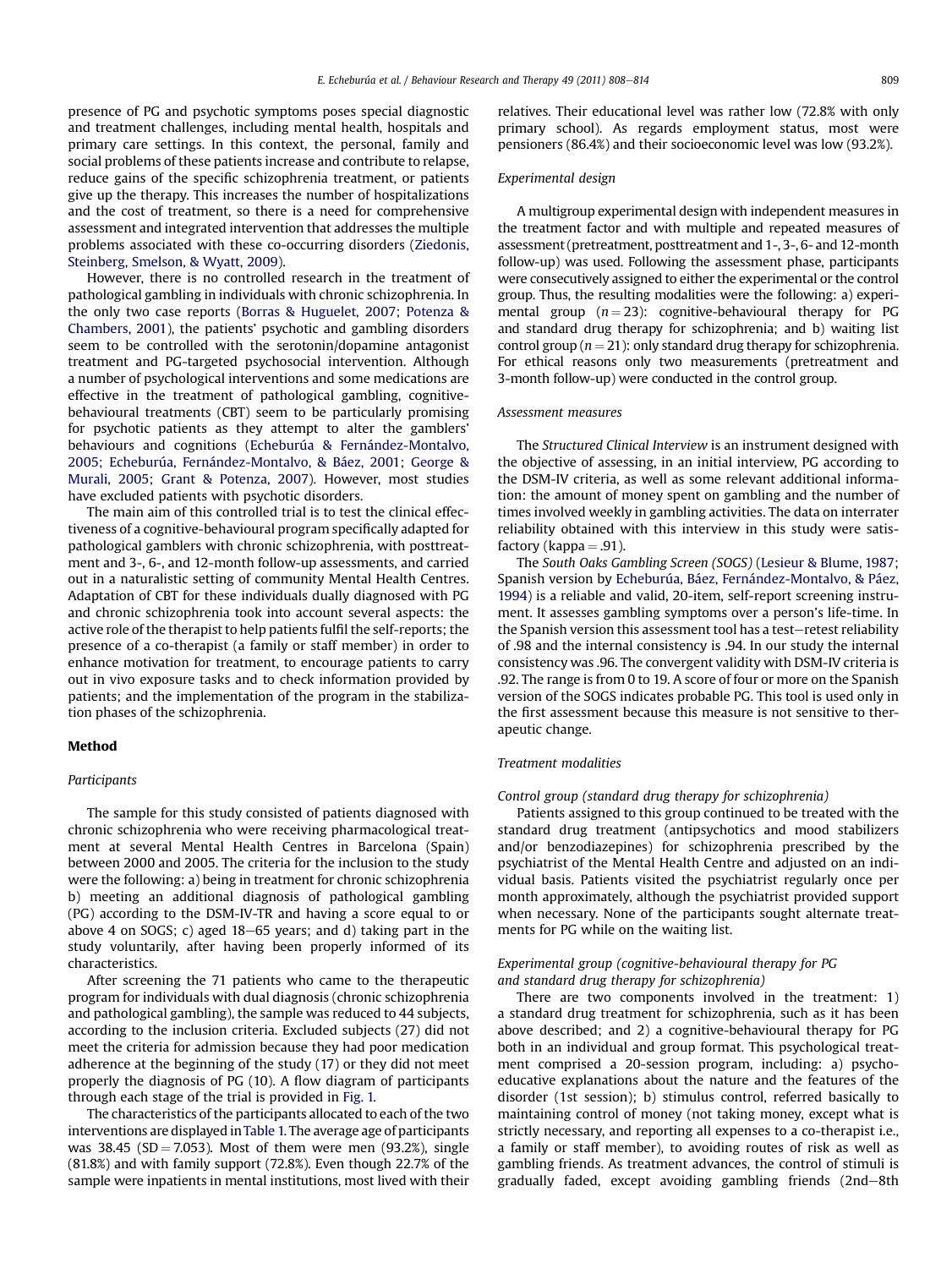<span id="page-2-0"></span>

Fig. 1. Flow diagram of progress through the stages of the study.

sessions) and to signing up for the self-exclusion program; c) gradual "in vivo" exposure with response prevention, focused on experiencing the desire to gamble and learning how to resist this desire in a gradually more self-controlled way; the aim of systematic exposure to cues and situations of risk is to make the cues lose their power to induce urges and gambling behaviour; exposure tasks took place 6 days a week for a minimal time of 15-20 min; patients could not drink alcohol or other drugs during the exposure tasks; the characteristics of the application of this technique are shown in [Table 2](#page-3-0) (9th-17th sessions); and d) relapse prevention, focused on training the patient to identify high-risk situations for relapse, such as social pressure, negative emotional states (e.g., anxiety, depression and anger) and interpersonal conflicts, and providing him/her adequate strategies for coping with problematic situations (18th-20th sessions).

The cognitive-behavioural therapy used in this research was based on the manualized therapist's guide included in [Fernández-](#page-6-0)[Montalvo and Echeburúa \(1997\)](#page-6-0). This psychological intervention program consisted of 20 weekly sessions (16 in an individual format and 4 in a group format: 1st, 18th, 19th and 20th) lasting 60 min each, led by a clinical psychologist.

### Procedure

### Assessment

For subjects entering the study, consent was obtained after they had been given a verbal description of the study. Participants were assessed individually using a semi-structured interview that focused on different aspects of gambling behaviour. The patients filled in the SOGS individually. Following the assessment phase, the patients were assigned to one of the two modalities. The evalua $tions - always$  in the format of a personal interview  $-$  took place in pretreatment, posttreatment and 1-, 3-, 6- and 12-month follow-up in the experimental group and in pretreatment and at 3-month follow-up in the control group. For ethical reasons, participants who were allocated to the control group were given the opportunity to complete the treatment program at the completion of the 3-month waiting list period. All the assessments were conducted by an independent assessor who was unaware of the therapeutic modality in which the patient was involved.

#### Treatment

The treatment program was conducted on an outpatient basis at no charge by a clinical psychologist (the second author of this paper) with 10 years of experience in cognitive-behavioural treatment of pathological gambling. Group size in the group sessions ranged from 4 to 6 patients.

Apart from the clinical psychologist, another person was engaged to act as co-therapist to help the patient practise exposure exercises at gambling sites. The co-therapist was a family member, when the patient was living with the family, or a staff member, when the patient was living in a therapeutic apartment or was an inpatient in a psychiatric hospital. The co-therapist reported on the gambling abstinence/non-abstinence in order to check the patient's self-report.

The study was approved by the University Ethics Committee.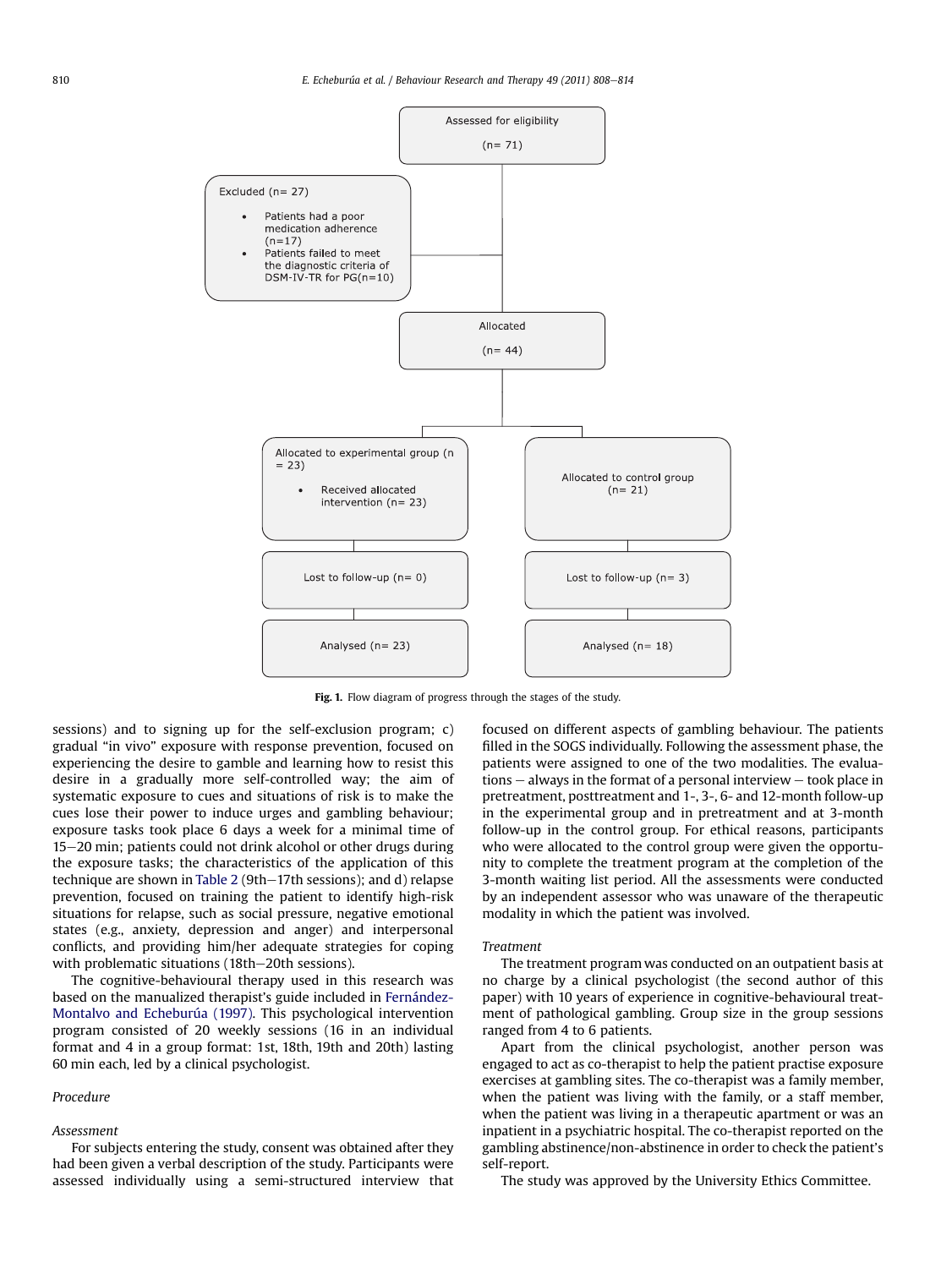## <span id="page-3-0"></span>Table 1

Sociodemographic characteristics of the sample.

|                                |                         | Full sample $(N = 44)$ |                  | Experimental group ( $n = 23$ ) 52.27% |                  | Control group $(n = 21)$ 47.72% |
|--------------------------------|-------------------------|------------------------|------------------|----------------------------------------|------------------|---------------------------------|
|                                | $\boldsymbol{n}$        | $\%$                   | $\boldsymbol{n}$ | $\%$                                   | n                | $\%$                            |
| Gender                         |                         |                        |                  |                                        |                  |                                 |
| Male                           | 41                      | 93.2                   | 22               | 95.7                                   | 19               | 90.5                            |
| Female                         | 3                       | 6.8                    | $\mathbf{1}$     | 4.3                                    | 2                | 9.5                             |
| Age                            |                         |                        |                  |                                        |                  |                                 |
| Under age 25                   | $\mathbf{1}$            | 2.3                    | $\bf{0}$         | $\bf{0}$                               | $\mathbf{1}$     | 4.8                             |
| $26 - 40$ Years                | 25                      | 56.8                   | 12               | 52.2                                   | 13               | 61.9                            |
| $41 - 50$ Years                | 16                      | 36.4                   | 10               | 43.5                                   | 6                | 28.6                            |
| $51 - 60$ Years                | $\overline{2}$          | 4.5                    | $\mathbf{1}$     | 4.3                                    | $\mathbf{1}$     | 4.8                             |
| <b>Marital status</b>          |                         |                        |                  |                                        |                  |                                 |
| Single                         | 36                      | 81.8                   | 17               | 73.9                                   | 19               | 90.5                            |
| Married                        | 3                       | 6.8                    | 3                | 13.0                                   | $\pmb{0}$        | 0                               |
| Cohabit                        | $\overline{2}$          | 4.5                    | $\pmb{0}$        | $\bf{0}$                               | 2                | 9.5                             |
| Separated/divorced             | 3                       | 6.8                    | 3                | 13                                     | $\mathbf{0}$     | $\bf{0}$                        |
| Level of education             |                         |                        |                  |                                        |                  |                                 |
| Without education              | $\overline{2}$          | 4.5                    | $\mathbf{1}$     | 4.3                                    | $\mathbf{1}$     | 4.8                             |
| Primary                        | 32                      | 72.8                   | 16               | 69.5                                   | 16               | 76.2                            |
| Secondary                      | 10                      | 22.7                   | 6                | 26.1                                   | $\overline{4}$   | 19.0                            |
| <b>Professional status</b>     |                         |                        |                  |                                        |                  |                                 |
| Employed                       | 5                       | 11.4                   | $\pmb{0}$        | $\bf{0}$                               | 5                | 23.8                            |
| Unemployed                     | $\mathbf{1}$            | 2.3                    | $\mathbf{1}$     | 4.3                                    | $\bf{0}$         | $\mathbf{0}$                    |
| Retired                        | 38                      | 86.4                   | 22               | 95.7                                   | 16               | 76.2                            |
| Residence                      |                         |                        |                  |                                        |                  |                                 |
| Flats                          | 30                      | 72.8                   | 13               | 56.5                                   | 17               | 81.0                            |
| Therapeutic apartments         | 4                       | 9.1                    | 3                | 13.0                                   | $\mathbf{1}$     | 4.8                             |
| Psychiatric hospital/residence | 10                      | 22.7                   | $\overline{7}$   | 30.4                                   | 3                | 14.3                            |
| <b>Living arrangements</b>     |                         |                        |                  |                                        |                  |                                 |
| Alone                          | 3                       | 6.8                    | 3                | 13.0                                   | 0                | $\bf{0}$                        |
| Parents/brothers               | 20                      | 45.5                   | $\overline{7}$   | 30.4                                   | 13               | 61.9                            |
| Partner and/or children        | 5                       | 11.4                   | 3                | 13.0                                   | $\overline{2}$   | 9.5                             |
| Other relatives                | $\overline{c}$          | 4.5                    | $\pmb{0}$        | $\bf{0}$                               | $\boldsymbol{2}$ | 9.5                             |
| Therapeutic apartment partners | $\overline{\mathbf{4}}$ | 9.1                    | 3                | 13.0                                   | $\mathbf{1}$     | 4.8                             |
| Psychiatric hospital partners  | 10                      | 22.7                   | $\overline{7}$   | 30.4                                   | 3                | 14.3                            |
| <b>Monthly income</b>          |                         |                        |                  |                                        |                  |                                 |
| $<$ 300 $\in$                  | 4                       | 9.1                    | 4                | 17.4                                   | 0                | 0                               |
| $(301 - 600 \in )$             | 37                      | 84.1                   | 16               | 69.6                                   | 21               | 100                             |
| $(601 - 900 \in )$             | 3                       | 6.8                    | 3                | 13.0                                   | $\bf{0}$         | $\mathbf{0}$                    |
| <b>Family/social support</b>   |                         |                        |                  |                                        |                  |                                 |
| None                           | 12                      | 27.2                   | 9                | 39.1                                   | 3                | 14.3                            |
| Family                         | 32                      | 72.8                   | 14               | 60.9                                   | 18               | 85.7                            |

#### Data analysis

Analyses were carried out through the SPSS version 16.0 for Windows. Differences between the two groups were tested for significance with Pearson's Chi-square test for dichotomous

#### Table 2

Program of in vivo exposure in pathological gambling.

| Exposure                | Characteristics                                                                                                                                 |
|-------------------------|-------------------------------------------------------------------------------------------------------------------------------------------------|
| 1st Week of<br>exposure | The co-therapist (a relative or a therapeutic team member)<br>is together with the patient when he is practising exposure<br>to a slot-machine. |
|                         | The patient takes money only for his daily needs.                                                                                               |
| 2nd Week of             | The co-therapist goes with the patient to the gambling site,                                                                                    |
| exposure                | but stays outside waiting for him when the patient                                                                                              |
|                         | is practising exposure exercises.                                                                                                               |
|                         | The patient takes money only for his daily needs.                                                                                               |
| 3rd Week of             | The co-therapist stays at home when the patient goes                                                                                            |
| exposure                | to the gambling site to practise exposure exercises.                                                                                            |
|                         | If the patient is in a jam, he can phone the co-therapist.                                                                                      |
|                         | The patient takes money only for his daily needs.                                                                                               |
| 4th Week of             | The co-therapist no longer takes part in the exposure task.                                                                                     |
| exposure                | The patient takes money only for his daily needs.                                                                                               |

variables and t-tests for quantitative psychological features. Within-group comparisons were tested showing z contrasts.

Effect sizes based on Cohen's d for t-tests or on Chuprov's  $T^2$  for Chi-square test estimated the clinical differences. The results were interpreted as small if  $d/T^2$  values were lower than .2, medium if d values ranged between .2 and .5, and large if d values were higher than .5.

## Results

The two groups were homogeneous regarding demographic variables, as well as in terms of number of gambling episodes [t  $(42) = .757$ ,  $p < .453$ ], amount of money spent on gambling  $[t (42) = .238, p < .813]$ , and scores in SOGS  $[t (42) = 1.196, p < .239]$ , in the pretreatment evaluation. There were not either any statistically significant differences in the age of the schizophrenia,  $\chi^2$  $(1) = .039$ ,  $p < .844$ , or in the number of previous hospital admissions,  $\chi^2$  (1) = 1.488, p < .223.

## Rates of improvement

In this study, therapeutic success was defined as abstinence or the occurrence of only 1 or 2 episodes of gambling during the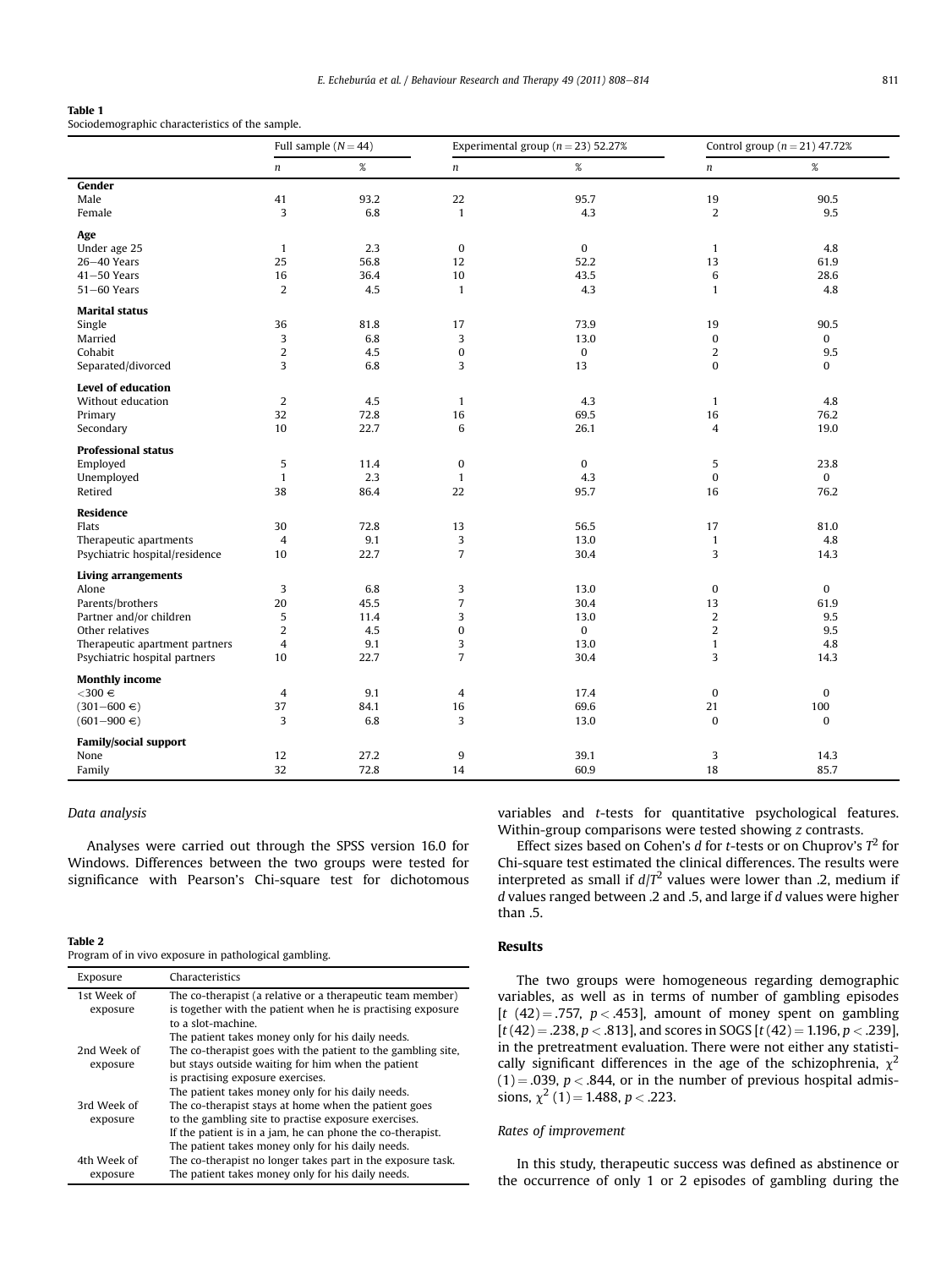#### Table 3

Analysis of differences between the two groups.

|                                                      |                                                                      | Experimental group |                                      | Control group<br>Pretreatment evaluation ( $n = 21$ ) |           |                         | df |                |
|------------------------------------------------------|----------------------------------------------------------------------|--------------------|--------------------------------------|-------------------------------------------------------|-----------|-------------------------|----|----------------|
|                                                      |                                                                      |                    | Pretreatment evaluation ( $n = 23$ ) |                                                       |           |                         |    |                |
|                                                      |                                                                      | M                  | <b>SD</b>                            | M                                                     | <b>SD</b> |                         |    |                |
| Between-group analysis<br>of pretreatment evaluation | Number of gambling episodes<br>in the previous month (range $4-28$ ) | 17.57              | 8.067                                | 15.67                                                 | 8.558     | $t = .757$<br>p < .453  | 42 |                |
|                                                      | Amount of money spent weekly<br>on gambling                          | $41.65 \in$        | 51.07                                | $37.48 \in$                                           | 64.80     | $t = .238$<br>p < .813  | 42 |                |
|                                                      | SOGS                                                                 | 6.70               | 2.78                                 | 5.62                                                  | 3.18      | $t = 1.196$<br>p < .239 | 42 |                |
| Success rates in the 3-month-                        |                                                                      | 3-Month follow-up  |                                      | 3-Month follow-up                                     |           |                         |    |                |
| follow-up evaluation                                 |                                                                      | n                  |                                      | n                                                     |           |                         |    | T <sup>2</sup> |
|                                                      | Therapeutic success                                                  | 17                 |                                      | 4                                                     |           | $10.798***$             |    | 262            |
|                                                      | Therapeutic failure                                                  | 6                  |                                      | 14                                                    |           |                         |    |                |

 $***p < .001$ .

follow-up period. In the determination of failures, both individuals whose gambling episodes exceed these criteria and the dropouts were included.

At the 3-month follow-up, the patients treated in the experimental condition showed a rate of success of 73.9% ( $n = 17$ ), higher than that of the patients belonging to the control group (19%,  $n = 4$ ). The CBT group did better than the control group. This difference was statistically significant,  $\chi^2$  (1) = 10.80, p < .001, with a medium effect size ( $T^2 = .262$ ). Three patients in the control group (14.28%) were lost between the pretreatment evaluation and the 3-month follow-up (Table 3).

As regards the within-group evolution in the experimental group, there was a marked improvement between pre- and posttreatment, which tended to remain constant in the follow-up. Even though in the 12-month follow-up the success rate is a bit lower than in the 6- and in the 3-month follow-up, these differences were not significant ( $z = 1.414$ ,  $p < .157$  and  $z = 1.342$ ,  $p < .180$ , respectively) (Table 4).

#### Measures of gambling frequency

Regarding gambling episodes in the experimental group, the number of gambling episodes in the previous month went down in a significant way between pre- and posttreatment  $(z = 3.830,$  $p < .001$ ) and between the pretreatment and the 12-month followup  $(z = 3.047, p < .002)$ . However, there was an increase of the gambling episodes between the 1-month follow-up and the 12-month follow-up ( $z = 2.403$ ,  $p < .016$ ). In turn, gambling episodes increased significantly in the control group between pretreatment and 3-month follow-up  $(z = 3.158, p < .002)$  ([Table 5\)](#page-5-0).

The amount of money spent weekly on gambling was reduced considerably in the experimental group between the pretreatment and the 12-month follow-up ( $z = 3.922$ ,  $p < .001$ ), but there was an increase of the amount of money spent between the 3- and the 12-month follow-ups ( $z = 3.924$ ,  $p < .001$ ). In turn, the amount of money spent between the pretreatment and the 3-month followup increased significantly in the control group  $(z = 3.354,$  $p < .001$ ) ([Table 6\)](#page-5-0).

#### Discussion

This study is the first controlled clinical trial to examine the effectiveness of a cognitive-behavioural program to cope with pathological gambling in individuals with schizophrenia. An improved understanding of pathological gambling behaviours among psychotic patients is needed to better understand the clinical impact of specific levels of gambling within individuals in treatment for psychotic disorders [\(Desai & Potenza, 2009\)](#page-6-0). Gambling behaviour should be routinely investigated as part of all psychiatric assessments. Taking note of behaviours consistent with PG in individuals with schizo $phrenia - for example, frequent missed appointments, poor medi$ cation adherence, and financial or legal problems  $-$  and obtaining collateral information from family members, case managers, and significant others may be very helpful. Honest reporting of actual gambling is most likely to occur if the clinician establishes a nonjudgmental therapeutic alliance when assessing a patient who may have a co-occurring addiction [\(Green et al., 2007](#page-6-0)). The identification of problem gambling in individuals with schizophrenia by health professionals can lead to early recognition and treatment, thus limiting severe adverse consequences [\(Borras & Huguelet, 2007\)](#page-6-0).

Cognitive and behavioural therapy is an empirically supported intervention with high rates of positive outcomes in the management of problem gambling [\(Dowling, Smith, & Thomas, 2007;](#page-6-0) [Ladouceur et al., 2003](#page-6-0)). In this study, individuals dually diagnosed with PG and chronic schizophrenia have benefited from medication and supportive psychological treatment to cope with PG. Thus, the improvement rate in the experimental group was 73.9% (with all patients being treatment completers), versus 19% in the control group at the 3-month follow-up. Actually, control group patients worsened as to gambling episodes and amount of money spent weekly on gambling between pretreatment and the 3-month follow-up. However, the improvement of the experimental group, with specific regard to reduction of gambling episodes and of amount of money spent on gambling, tends to become weaker at 6- and 12-month follow-up. As in other studies with pure pathological gamblers ([Echeburúa, Báez, & Fernández-Montalvo, 1996;](#page-6-0) [Echeburúa, Fernández-Montalvo, & Báez, 2000\)](#page-6-0), this modified

| Table 4                                                               |
|-----------------------------------------------------------------------|
| Success rates in the different assessments in the experimental group. |

| Sample $(N = 23)$   | Posttreatment evaluation |      | 1-Month follow-up |      | 3-Month follow-up |      | 6-Month follow-up |      | 12-Month follow-up |
|---------------------|--------------------------|------|-------------------|------|-------------------|------|-------------------|------|--------------------|
|                     |                          |      |                   |      |                   |      |                   |      |                    |
| Therapeutic success |                          | 73.9 | ıο                | 78.3 |                   | 73.9 | 16                | 69.6 | 60.87              |
| Therapeutic failure |                          | 26.1 |                   | 21.7 |                   | 26.1 |                   | 30.4 | 39.13              |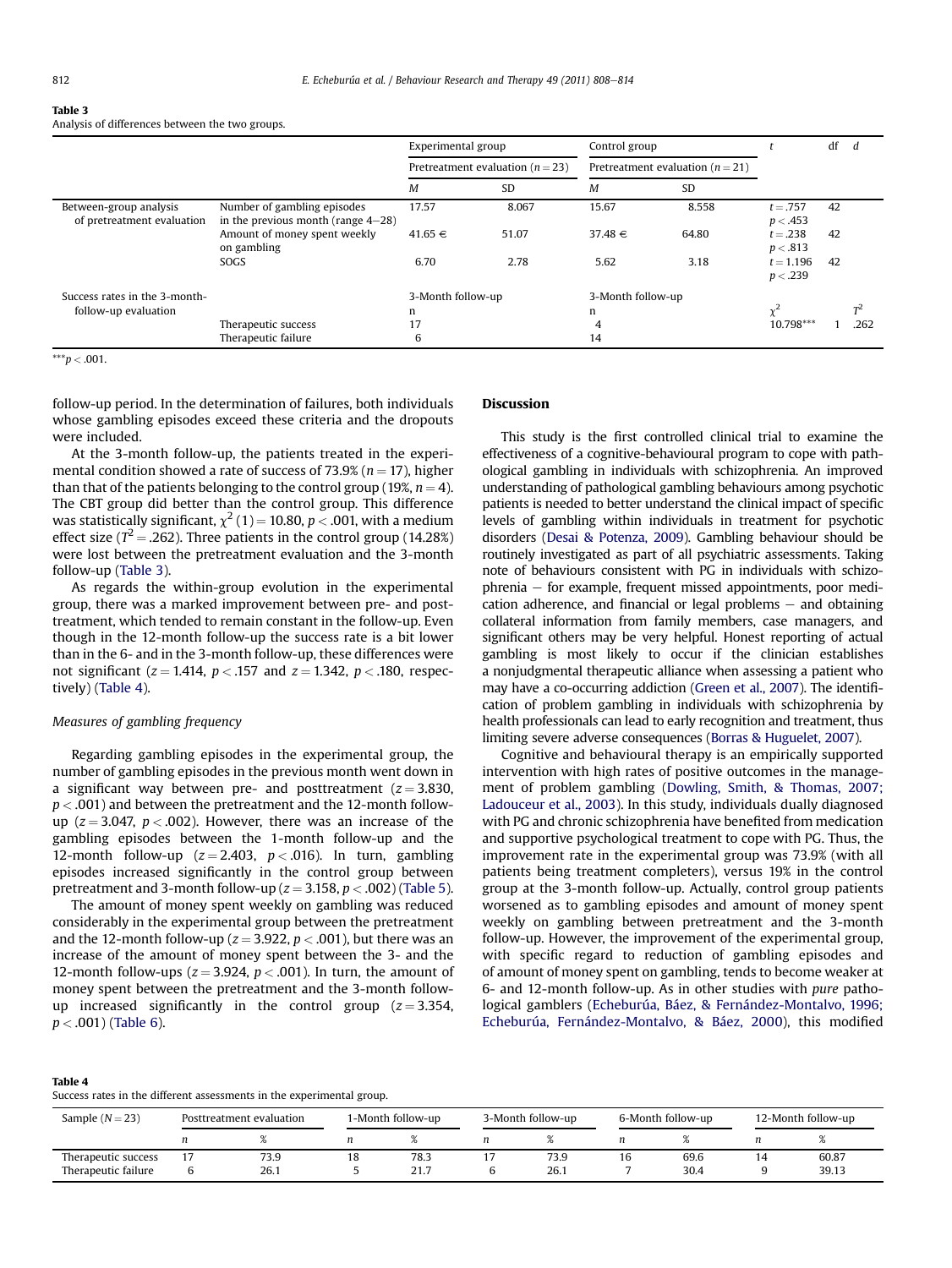#### <span id="page-5-0"></span>Table 5

Gambling episodes in the experimental and control groups.

|               | Pretreatment evaluation |     | Posttreatment evaluation |   | 1-Month follow-up |       | 3-Month follow-up |   | 6-Month follow-up |      | 12-Month follow-up |
|---------------|-------------------------|-----|--------------------------|---|-------------------|-------|-------------------|---|-------------------|------|--------------------|
| M             | <b>SD</b>               | M   | <b>SD</b>                | M | <b>SD</b>         | M     | <b>SD</b>         | M | <b>SD</b>         | M    | <b>SD</b>          |
| 17.57         | 8.067                   | 1.5 | 1.518                    |   | 2.271             | 1.1   | 2.062             | 3 | 4.163             | 5.55 | 6.968              |
| Control group |                         |     |                          |   |                   |       |                   |   |                   |      |                    |
|               | Pretreatment evaluation |     |                          |   |                   |       | 3-Month follow-up |   |                   |      |                    |
| M             | SD                      |     |                          |   |                   | M     | <b>SD</b>         |   |                   |      |                    |
| 15.67         | 8.558                   |     |                          |   |                   | 41.78 | 30.827            |   |                   |      |                    |

#### Table 6

Amount of money spent weekly in gambling in the two groups.

| Experimental group      |                         |                          |           |                   |           |                   |                       |                   |           |                    |           |
|-------------------------|-------------------------|--------------------------|-----------|-------------------|-----------|-------------------|-----------------------|-------------------|-----------|--------------------|-----------|
| Pretreatment evaluation |                         | Posttreatment evaluation |           | 1-Month follow-up |           | 3-Month follow-up |                       | 6-Month follow-up |           | 12-Month follow-up |           |
| M                       | <b>SD</b>               | м                        | <b>SD</b> | M                 | <b>SD</b> | M                 | <b>SD</b>             | M                 | <b>SD</b> | M                  | <b>SD</b> |
| 41.65                   | 51.07                   | 11.45                    | 28.758    | 11.40             | 38.084    | 7.80              | 19.174                | 36.75             | 148.098   | 47.11              | 154.796   |
| Control group           |                         |                          |           |                   |           |                   |                       |                   |           |                    |           |
|                         | Pretreatment evaluation |                          |           |                   |           |                   | 3-Month follow-up     |                   |           |                    |           |
| M<br>37.48              | <b>SD</b><br>64.80      |                          |           |                   |           | М<br>674.78       | <b>SD</b><br>1373.075 |                   |           |                    |           |

cognitive-behavioural therapy (stimulus control and gradual in vivo exposure with response prevention) has proven to be an evidence-based psychosocial intervention for patients with these dual diagnoses.

An important conclusion of this study refers to its costeffectiveness in a naturalistic setting. External validity can be regarded as a primary strength of the study. The possibility of implementing a brief intervention for PG in schizophrenics with dual diagnoses could lead to a considerable cost saving, especially in public Mental Health Centres, which are currently very often overwhelmed by the number of patients in search of treatment.

There is growing evidence for the effectiveness of psychosocial interventions, such as motivational interviewing and cognitivebehavioural therapy in order to cope with specific needs of people with dual diagnosis. However, there are serious implementation barriers related to service organization, staffing levels, training, and  $-$  most importantly  $-$  the difficulties of engaging people with a severe mental illness and an addictive disorder in treatment (Abbou-Saleh, 2004).

Programs that combine pharmacotherapy and psychosocial treatments for PG into a single comprehensive package are most likely to have good treatment outcomes, at least with regard to treatment retention. Integrated treatment programs for dualdiagnosis patients should include staged interventions tailored to the patient's motivation for change (e.g., the use of assertive outreach to engage patients in treatment and motivational interviewing techniques to develop motivation to address addictive behaviour); comprehensive services (e.g., medication management, rehabilitation, and social support interventions); and a long-term perspective, since relapse is a common occurrence ([Green et al., 2007](#page-6-0)).

A challenge for the long-term abstinence is to help the patients evaluate the cost-benefit ratio of continued gambling (decisional balance in Motivational Enhancement Therapy) and build individual goals and a supportive environment conducive to abstinence, as well as to help them learn to anticipate and cope with crises ([Ziedonis et al., 2009\)](#page-6-0). This research documents the need for best practice recommendations in the management of these specific cooccurring disorders that can be translated into routine clinical care.

However, there are a number of methodological and practical problems faced by researchers in this area. For instance, there is a lack of validated outcome measures for both PG and psychotic illnesses for these patients. The self-report may be particularly unreliable in these patients. It is also difficult to blind raters to treatment conditions. In terms of treatment design, there is a need for manualized treatments and assessments of treatment adherence. Since the population of mentally ill pathological gamblers is heterogeneous, it would be interesting to evaluate a patienttreatment matching strategy intended to improve the effectiveness and cost-effectiveness of treatment for these dual-diagnosed patients ([Chen, Barnett, Sempel, & Timko, 2006](#page-6-0)).

This study has some limitations. In this trial, the sample size is relatively small and there is only a short-term follow-up period. In addition, the sample does not include people with schizophrenia who are not receiving care. The extent to which our findings will be replicated in studies of patients in other health care systems remains also to be determined. Further studies should include larger samples of patients with this dual pathology and a longer follow-up control in order to better investigate the best treatment modalities [\(Potenza &](#page-6-0) [Chambers, 2001](#page-6-0)). Finally, future research should be concerned about the statistical power of the studies, take into account the control of non-specific treatment effects, implement motivational strategies for patients with poor medication adherence and design measures to study treatment fidelity in the CBT groups.

#### Acknowledgements

The authors express particularly their appreciation to the management teams and medical units of the Mental Health Services "Sant Joan de Déu", the Association "AREP", the Foundation "IDELTA" and other Mental Health Centres for their support and collaboration in this research.

#### References

Abbou-Saleh, M. T. (2004). Dual diagnosis: management within a psychosocial context. Advances in Psychiatric Treatment, 10, 352-360.